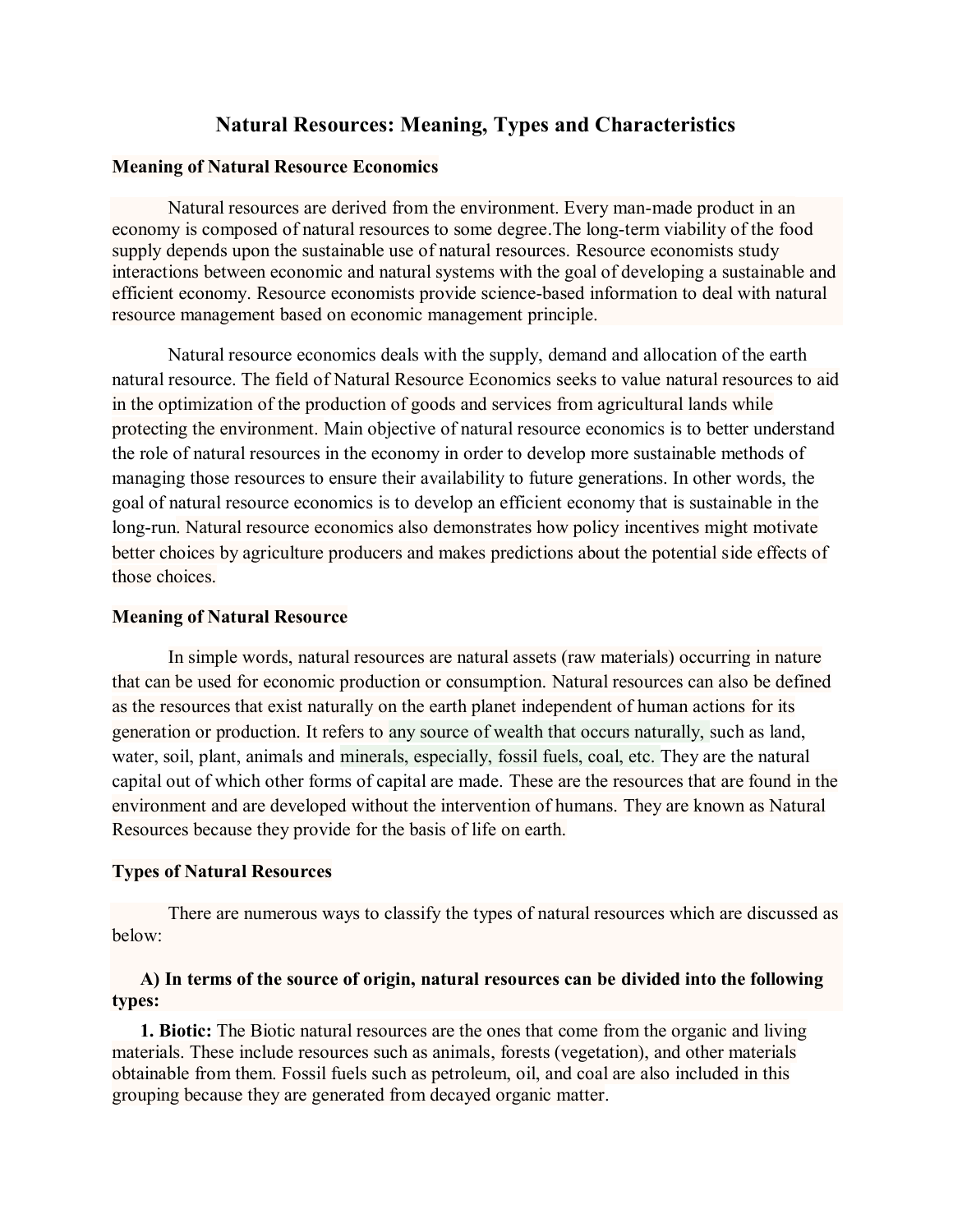**2. Abiotic:** The abiotic natural resources are the ones that come from non-organic and nonliving materials. Examples of abiotic natural resources are water, land, air and heavy metals like iron, copper, silver, gold, and so on.

The main difference between renewable resources and non-renewable resources is summarized in the following table:

| Difference Between Biotic Resources and Abiotic Resources                   |                                                                                                                                                                                                                                                |  |
|-----------------------------------------------------------------------------|------------------------------------------------------------------------------------------------------------------------------------------------------------------------------------------------------------------------------------------------|--|
| <b>Biotic Resources</b>                                                     | <b>Abiotic Resources</b>                                                                                                                                                                                                                       |  |
| <b>Definition</b>                                                           |                                                                                                                                                                                                                                                |  |
| Biotic factors include all the living components<br>present in an ecosystem | Abiotic factors refer to all the non-living, i.e.<br>physical conditions and chemical factors that<br>influence an ecosystem                                                                                                                   |  |
| <b>Examples</b>                                                             |                                                                                                                                                                                                                                                |  |
| Examples of biotic resources include all flora<br>and fauna                 | Examples of abiotic factors include sunlight,<br>water, air, humidity, pH, temperature, salinity,<br>precipitation, altitude, type of soil, minerals, wind,<br>dissolved oxygen, mineral nutrients present in<br>the soil, air and water, etc. |  |
| <b>Dependence</b>                                                           |                                                                                                                                                                                                                                                |  |
| Biotic factors depend on abiotic factors for<br>survival and reproduction   | Abiotic factors are completely independent of<br>biotic factors                                                                                                                                                                                |  |
| Origin                                                                      |                                                                                                                                                                                                                                                |  |
| Biotic components originate from the biosphere                              | Abiotic components originate from the<br>lithosphere, hydrosphere and atmosphere                                                                                                                                                               |  |

### **(B) Natural resources can also be categorized based on their stage of development:**

**1. Potential resources:** Potential resources are those natural resources which are already easily available but humans are yet to discover their real power. For example, [solar](https://www.toppr.com/bytes/solar-energy/) and [wind](https://www.toppr.com/guides/physics/sources-of-energy/non-conventional-sources-of-energy/) [energy](https://www.toppr.com/guides/physics/sources-of-energy/non-conventional-sources-of-energy/) are two natural resources, which have a high potential for human life. Though we are using it, we can use these even more in the future once we understand their true potential. Similarly, if a country has petroleum in sedimentary rocks, it is a potential resource until it is actually drilled out of the rock and put to use.

**2. Actual resources:** Actual resources also known as developed resources are those resources which humans have discovered and developed over a long time. They have already been surveyed, their quantity and quality has also been determined and are currently being used. . Most of the water, [fossil](https://www.toppr.com/guides/biology/management-of-natural-resources/fossil-fuel-and-its-management/) fuel, [minerals,](https://www.toppr.com/guides/geography/minerals-and-energy-resources/) plants and animals that we use for our need today, are actual resources. The development of actual resources is dependent on technology.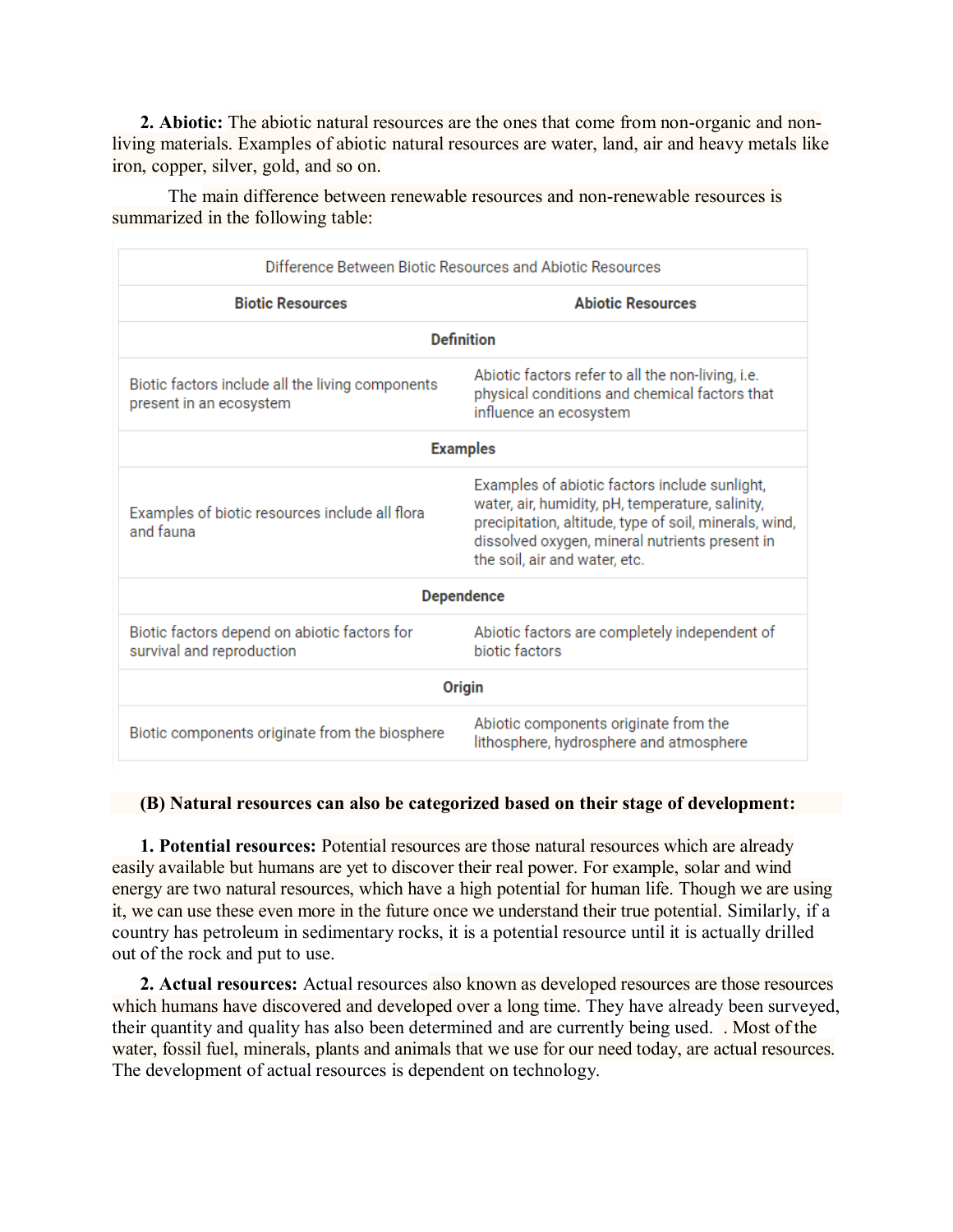**3. Reserve resources:** Reserve resources are those actual resources which we are not extracting them at present in spite of technological availability. They are stored to meet world's future requirements. Storing of water in dam to meet energy requirement such as generating electricity in future is an example of reserve resources.

**4. Stock resources:** Stock resources are those resources for which presently there is no technology to extract them. These are resources that have been surveyed, but cannot be used due a lack of technology. For example, Water consists of Hydrogen and Oxygen which are inflammable but we do not know the technology to extract energy from these elements.

### **(C) Natural resource is also classified based on their renewability:**

**1. Renewable natural resources:** Those resources that are available in infinite quantity and can be used repeatedly are called renewable resources also alternative called as inexhaustible resources. These are resources that can be replenished. Examples of renewable resources include sunlight, air, and wind. They are available continuously and their quantity is not noticeably affected by human consumption. However, renewable resources do not have a rapid recovery rate and are susceptible to depletion if they are overused.

**2. Non-renewable natural resources:** Those resources that are limited in abundance due to their non-renewable nature and whose availability may run out in the future are called nonrenewable resources also alternative called as exhaustible resources. These resources form extremely slow and do not naturally form in the environment. A resource is considered to be non-renewable when their rate of consumption exceeds the rate of recovery. Examples of nonrenewable natural resources are minerals and fossil fuels.

| <b>Renewable Resources</b>                                                                                                       | <b>Non Renewable Resources</b>                                                                                                                          |
|----------------------------------------------------------------------------------------------------------------------------------|---------------------------------------------------------------------------------------------------------------------------------------------------------|
| 1. Renewable resources can be easily                                                                                             | 1. Non-renewable resources take millions of                                                                                                             |
| recycled                                                                                                                         | years to form once exhausted.                                                                                                                           |
| 2. Renewable resources are also called.                                                                                          | 2. Non-renewable resources are also called                                                                                                              |
| inexhaustible resources                                                                                                          | exhaustible resources                                                                                                                                   |
| 3. Eq: Air, water, forests                                                                                                       | 3. Eq: Fossil fuels, soil & minerals                                                                                                                    |
| 4. Renewable resources are environment.<br>friendly resources as they do not release any<br>harmful particles to the atmosphere. | 4. Non-renewable resources are not environment<br>friendly resources as they release carbon<br>dioxide, methane and other toxic gases while<br>burning. |
| 5. Renewable resources are abundant in                                                                                           | 5. Non-renewable resources are scarce in                                                                                                                |
| nature.                                                                                                                          | nature                                                                                                                                                  |

The major difference between renewable resources and non-renewable resources is summarized in the following table: